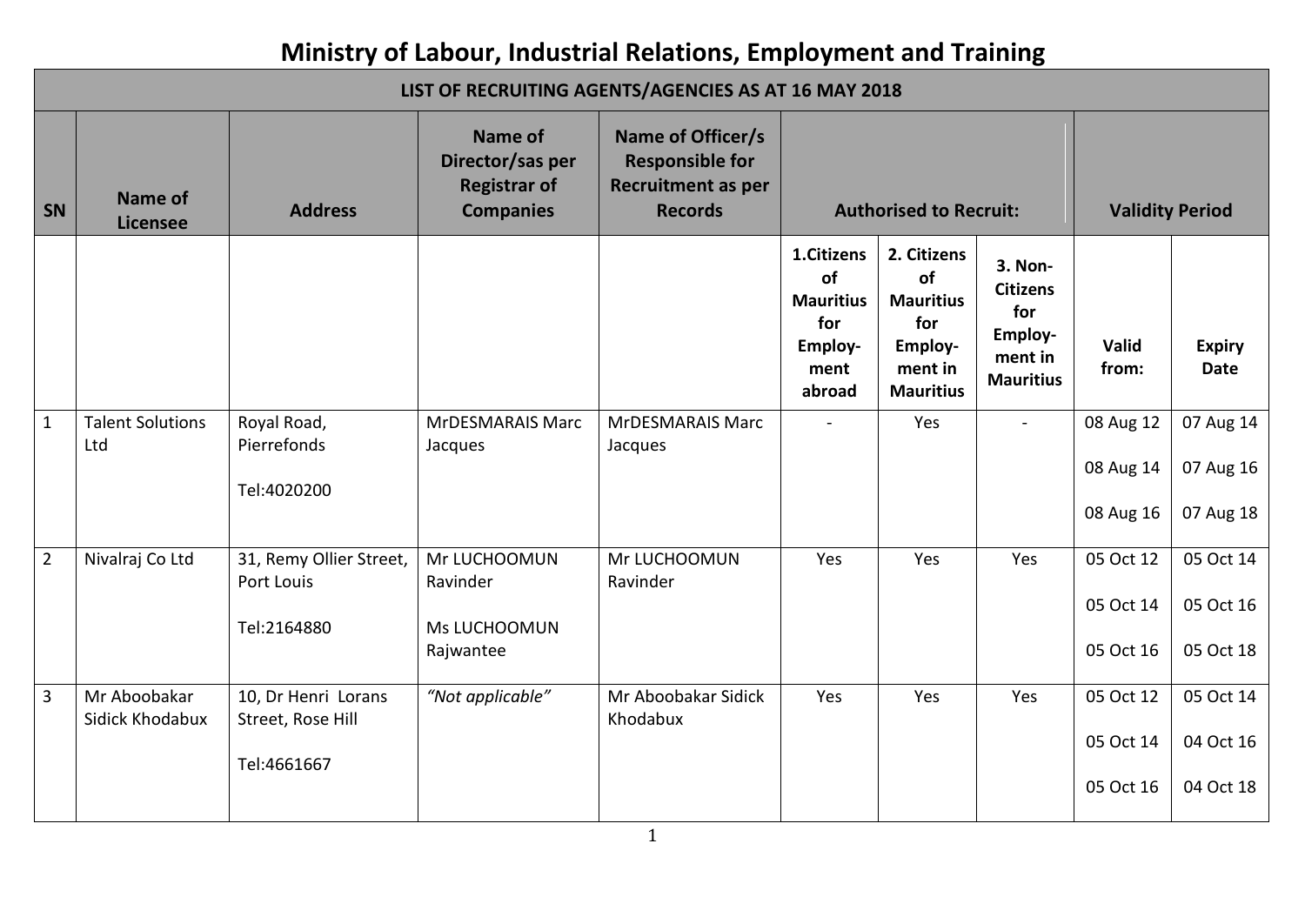| $\overline{4}$ | <b>Billion Human</b><br>Resource Ltd | 1, Shanghai Street, Jin<br>Fei, Riche Terre          | Mr DING HONG                   | Mr A.A. Atchia                          | Yes    | Yes | Yes            | 15 Nov 12 | 14 Nov 14 |
|----------------|--------------------------------------|------------------------------------------------------|--------------------------------|-----------------------------------------|--------|-----|----------------|-----------|-----------|
|                |                                      |                                                      |                                | Ms Nauyeck Bibi<br>Aniisha Meemah       |        |     |                | 15 Nov 14 | 14 Nov 16 |
|                |                                      |                                                      |                                |                                         |        |     |                | 15 Nov 16 | 14 Nov 18 |
| 5              | Advitam Ltd                          | 260, Avenue des<br>Roses, Swanville, Baie            | Mr DUNDOO Raj                  | Mr DUNDOO Raj                           | Yes    | Yes | Yes            | 01 Dec 12 | 30Nov14   |
|                |                                      | du Tombeau                                           |                                |                                         |        |     |                | 01 Dec 14 | 30 Nov 16 |
|                |                                      | Tel:2474858                                          |                                |                                         |        |     |                | 01 Dec 16 | 30 Nov 18 |
| 6              | <b>Nova Manning</b><br>Services Ltd  | Royal Road, Amaury,<br><b>Belle Vue Maurel</b>       | MrREEKOYE Satish               | MrREEKOYE Satish                        | Yes    |     |                | 18 Dec 12 | 17 Dec 14 |
|                |                                      |                                                      |                                |                                         |        |     |                | 18 Dec 14 | 17 Dec 16 |
|                |                                      |                                                      |                                |                                         |        |     |                | 18 Dec 16 | 17 Dec 18 |
| $\overline{7}$ | Proactive HR<br>Services Ltd         | 111, Moka Business<br>Centre,                        | Mrs WEBB DE<br>COMARMOND       | Mrs WEBB DE<br><b>COMARMON Jennifer</b> | Yes    | Yes | $\blacksquare$ | 10 Feb 13 | 10 Feb 15 |
|                |                                      | Moka                                                 | Jennifer                       | Mrs Yumna Kadell                        |        |     |                | 11 Feb 15 | 10 Feb 17 |
|                |                                      | Tel:4069604                                          |                                |                                         |        |     |                | 11 Feb 17 | 10 Feb 19 |
| 8              | <b>Heba Consulting</b><br>Ltd        | 20 <sup>th</sup> Floor, Newton<br>Tower, Sir William | <b>Ms BARNHOORN</b><br>Barbara | <b>Ms BARNHOORN</b><br>Barbara          | $\sim$ | Yes | Yes            | 15 Feb 13 | 14 Feb 15 |
|                |                                      | Newton Street, Port<br>Louis                         |                                |                                         |        |     |                | 15 Feb 15 | 14 Feb 17 |
|                |                                      | Tel:4059000                                          |                                |                                         |        |     |                | 15 Feb 17 | 14 Feb 19 |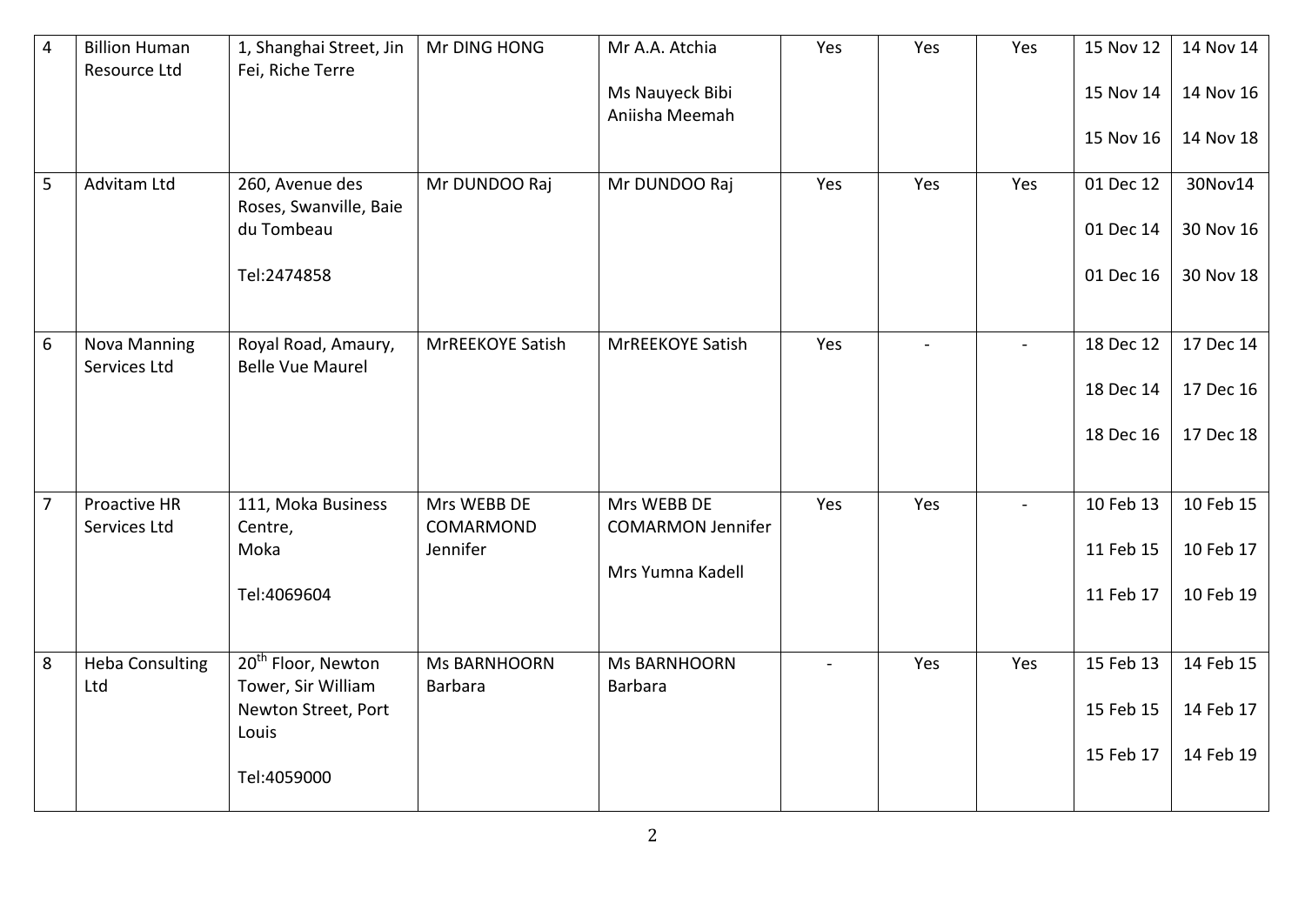| 9  | <b>CSCS</b><br>International        | Royal Road, Quatre<br>Cocos                        | Mr SEEPAUL Chandra<br>Kumar  | Mr SEEPAUL Chandra<br>Kumar  | Yes | Yes |     | 21 Mar 13 | 20 Mar 15 |
|----|-------------------------------------|----------------------------------------------------|------------------------------|------------------------------|-----|-----|-----|-----------|-----------|
|    | Manning Ltd                         | Tel:4152682                                        |                              |                              |     |     |     | 21 Mar 15 | 20 Mar 17 |
|    |                                     |                                                    |                              |                              |     |     |     | 21 Mar 17 | 20 Mar 19 |
| 10 | Mrs Marie<br>Christel Leste         | De Chazal Street,<br>Plaisance, Rose Hill          | N/A                          | Mrs Marie Christel<br>Leste  | Yes |     |     | 27 Mar 13 | 26 Mar 15 |
|    |                                     | Tel:4644491                                        |                              |                              |     |     |     | 27 Mar 15 | 26 Mar 17 |
|    |                                     |                                                    |                              |                              |     |     |     | 27 Mar 17 | 26 Mar 19 |
| 11 | <b>Talentis Ltee</b>                | Route Côtière,<br>Trou aux Biches                  | Mrs PIAT Stephanie-<br>Caren | Mrs PIAT Stephanie-<br>Caren | Yes | Yes | Yes | 27 Mar 13 | 26 Mar 15 |
|    |                                     |                                                    |                              |                              |     |     |     | 27 Mar 15 | 26 Mar 17 |
|    |                                     | Tel: 52566688                                      |                              |                              |     |     |     | 27 Mar 17 | 26 Mar 19 |
| 12 | <b>Direct</b>                       | Level 3, Somerset                                  | Mrs NARASINGAM-              | Mrs NARASINGAM-              | Yes | Yes | Yes | 29 Mar 13 | 28 Mar 15 |
|    | Recruitment<br><b>Solutions Ltd</b> | House, 23, Eugène<br>Laurent Street, Port<br>Louis | RAMDOO Rajesvari             | RAMDOO Rajesvari             |     |     |     | 29 Mar 15 | 28 Mar 17 |
|    |                                     | Tel: 2088098                                       |                              |                              |     |     |     | 29 Mar 17 | 28 Mar 19 |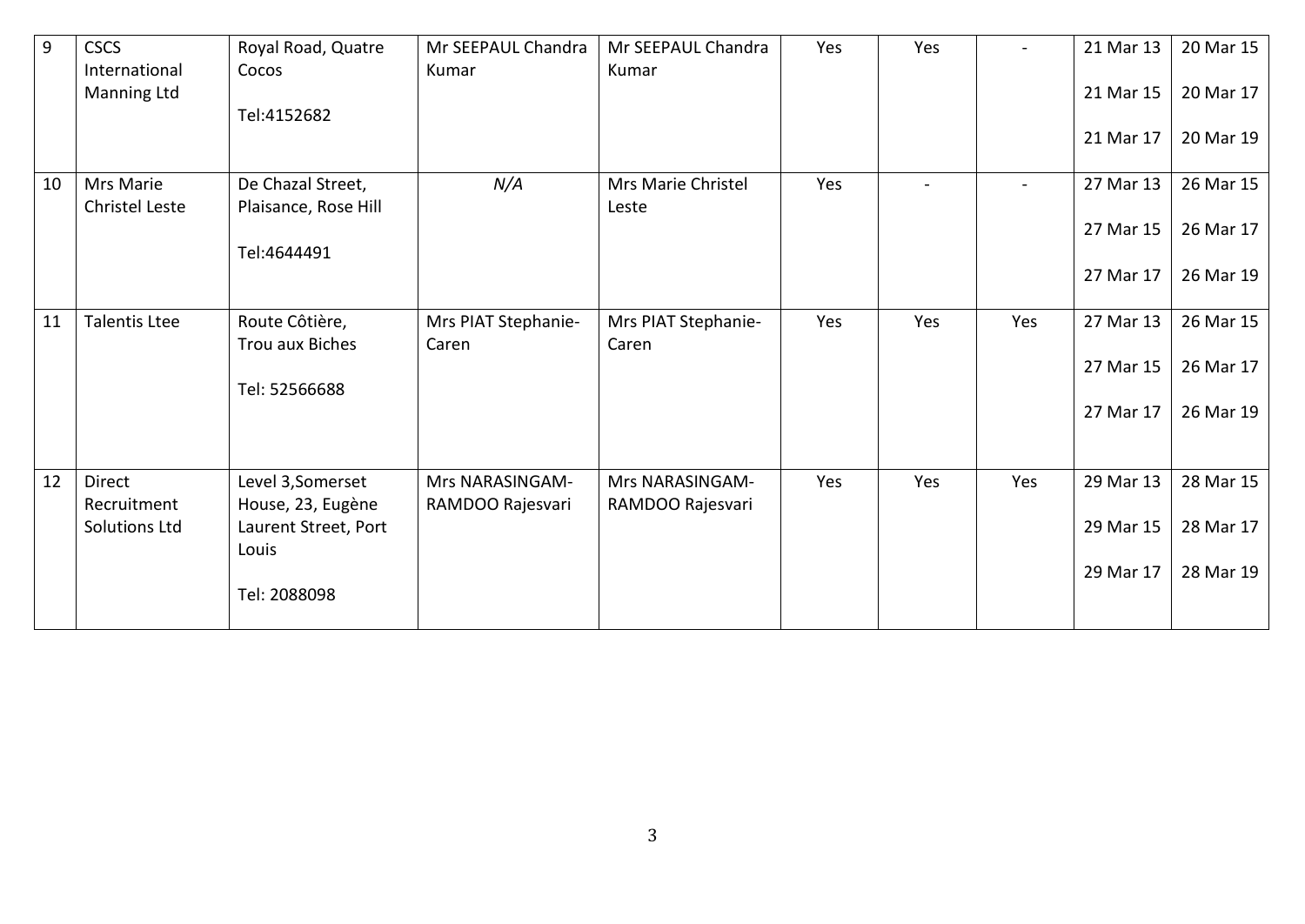| 13 | <b>Specialist Search</b>       | Office 309, 2 <sup>nd</sup> Floor,                      | Mr Cedric Doger de             | Mr Salim Peer         | Yes            | Yes    | Yes | 04 Apr 13 | 03 Apr 15 |
|----|--------------------------------|---------------------------------------------------------|--------------------------------|-----------------------|----------------|--------|-----|-----------|-----------|
|    | and Selection                  | Ng Tower, Ebène                                         | Speville                       |                       |                |        |     |           |           |
|    | Limited<br>(formerly Castille  | Cybercity                                               | Mr Camilleri                   |                       |                |        |     | 04 Apr 15 | 03 Apr 17 |
|    | Resources                      | Tel:4681626                                             | Matthew                        |                       |                |        |     | 04-Apr-17 | 03-Apr-19 |
|    | (Mauritius)                    |                                                         |                                |                       |                |        |     |           |           |
|    | Limited)                       |                                                         | Mrs Camilleri Astride          |                       |                |        |     |           |           |
|    |                                |                                                         | Mr Doger de Speville<br>Michel |                       |                |        |     |           |           |
| 14 | Soft Skills                    | 4, Avenue des                                           | Mr Keshodarah Deva             | Mr Keshodarah Deva    | $\sim$         | Yes    |     | 22 Apr 13 | 21 Apr 15 |
|    | Consultants<br>(Mauritius) Ltd | Manguiers, Quatre<br><b>Bornes</b>                      | Gooriah                        | Gooriah               |                |        |     | 22 Apr 15 | 21 Apr 17 |
|    |                                |                                                         |                                |                       |                |        |     | 22 Apr 17 | 21 Apr 19 |
| 15 | <b>Deloitte</b>                | 7 <sup>th</sup> Floor, Standard<br>Chartered Tower, 19- | Mr Jacques Du Mee              | Mr Jacques Du Mee     | $\blacksquare$ | Yes    |     | 13 May 13 | 12 May 15 |
|    |                                | 21, Bank Street,<br>Cybercity,                          |                                | Mr Jean Noel Wong     |                |        |     | 13 May 15 | 12 May 17 |
|    |                                | Ebène                                                   |                                |                       |                |        |     | 13 May 17 | 12 May 19 |
|    |                                | Tel:4035800                                             |                                |                       |                |        |     |           |           |
| 16 | Mr TRUBOHUN                    | Cnr Ail Dore and                                        | N/A                            | Mr TRUBOHUN           |                | $\sim$ | Yes | 28 Oct 13 | 27 Oct 15 |
|    | Noormohammad<br>Azaad          | Pagoda Streets, Port<br>Louis                           |                                | Noormohammad<br>Azaad |                |        |     | 28 Oct 15 | 27 Oct 17 |
|    |                                | Tel:2172489                                             |                                |                       |                |        |     | 28 Oct 17 | 27 Oct 19 |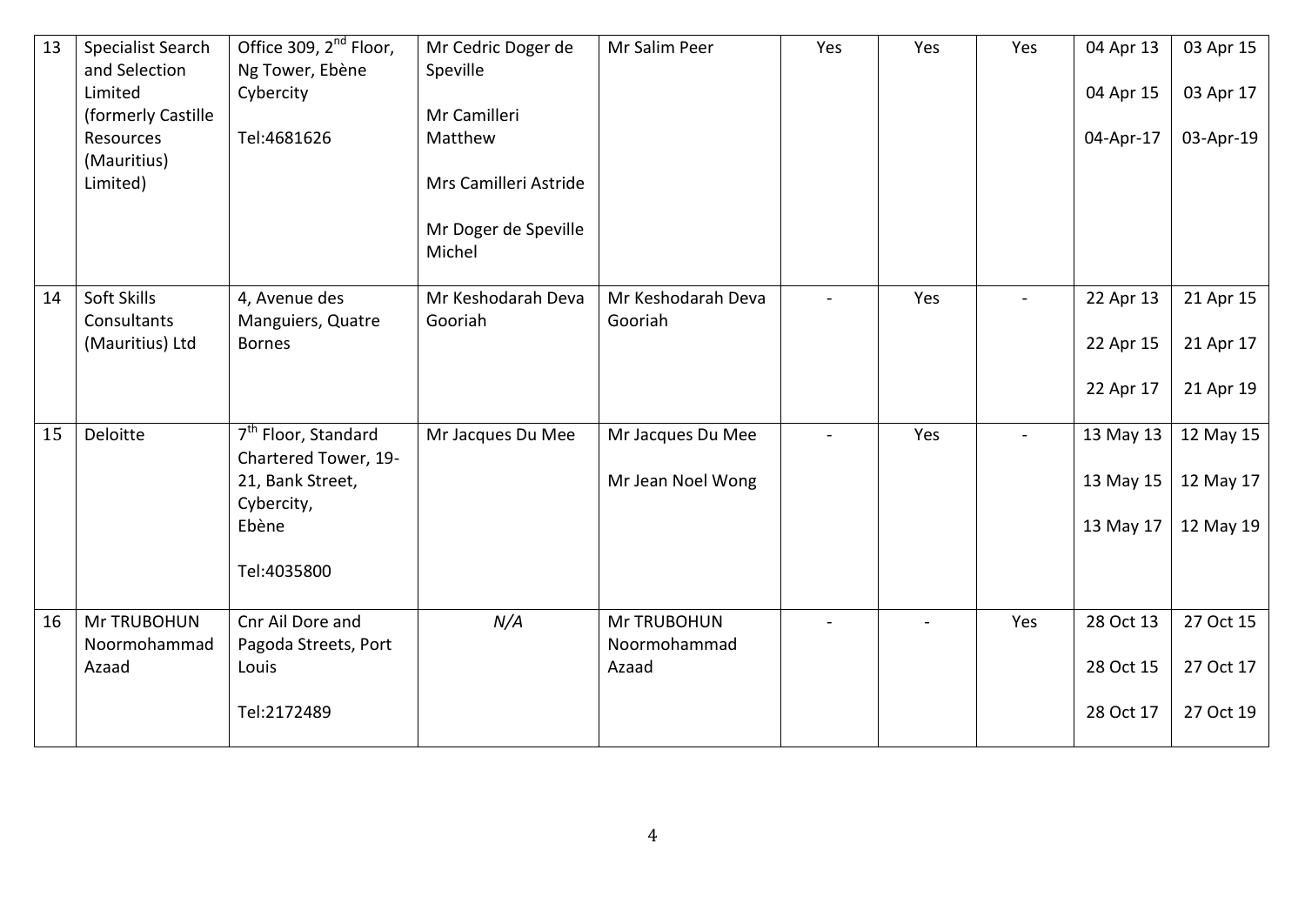| 17 | Parker Randall<br>Recruitment           | 30, Louis Pasteur<br>Street, 7 <sup>th</sup> Floor, | Mr Erranah Dhaliah | Mr Erranah Dhaliah | Yes |     | Yes            | 30 Oct 13 | 29 Oct 15 |
|----|-----------------------------------------|-----------------------------------------------------|--------------------|--------------------|-----|-----|----------------|-----------|-----------|
|    | Services Ltd                            | Shehnaz Tower, Port                                 |                    |                    |     |     |                | 30 Oct 15 | 29 Oct 17 |
|    | (formerly<br><b>Maunlad Trans</b>       | Louis                                               |                    |                    |     |     |                |           |           |
|    | Shipping (Mts)                          | Tel:4057777                                         |                    |                    |     |     |                |           |           |
|    | Ltd)                                    |                                                     |                    |                    |     |     |                |           |           |
| 18 | Renaissance                             | C/o MSC House, Old                                  | Mr ELLIAH Phillipe | Mr ELLIAH Phillipe | Yes |     | $\blacksquare$ | 11 Nov 13 | 10 Nov 15 |
|    | Maritime Ltée                           | Quay D Road,                                        | Edley              | Edley              |     |     |                |           |           |
|    |                                         | Port Louis                                          |                    |                    |     |     |                | 11 Nov 15 | 10 Nov 17 |
|    |                                         | Tel:2026836                                         |                    |                    |     |     |                | 11 Nov 17 | 10 Nov 19 |
|    |                                         |                                                     |                    |                    |     |     |                |           |           |
| 19 | International                           | Allée Mangues,                                      | Mr GOBOODUN        | Mr GOBOODUN        | Yes |     |                | 15 Dec 13 | 14 Dec 15 |
|    | Cruise                                  | Roche Terre, Grand                                  | Dewanand           | Dewanand           |     |     |                |           |           |
|    | Recruitment<br>Services Ltd             | Gaube                                               |                    |                    |     |     |                | 15 Dec 15 | 14 Dec 17 |
|    |                                         | Tel:2882174                                         |                    |                    |     |     |                | 15 Dec 17 | 14 Dec 19 |
|    |                                         |                                                     |                    |                    |     |     |                |           |           |
| 20 | Vivaldi                                 | Royal Road, Amaury,                                 | MrREECHOYE Satyam  | MrREECHOYE Satyam  | Yes |     |                | 18 Dec 13 | 17 Dec 15 |
|    | International<br><b>Cruise Services</b> | <b>Belle Vue Maurel</b>                             |                    |                    |     |     |                | 18 Dec 15 | 17 Dec 17 |
|    | Ltd                                     | Tel: 4420205 /                                      |                    |                    |     |     |                |           |           |
|    |                                         | 4126046                                             |                    |                    |     |     |                | 18 Dec 17 | 17 Dec 19 |
| 21 | Alentaris<br>Recruitment                | Vivea Business Park,                                | Mr GODER D. K.     | Mr GODER Thierry   | Yes | Yes | Yes            | 03 Feb 14 | 02 Feb 16 |
|    | Services Ltd<br>(Ex-DCDM                | Moka                                                | Thierry            |                    |     |     |                | 03 Feb 16 | 02 Feb 18 |
|    | Recruitment<br>Services Ltd)            | Tel:4057100                                         |                    |                    |     |     |                |           |           |
|    |                                         |                                                     |                    |                    |     |     |                |           |           |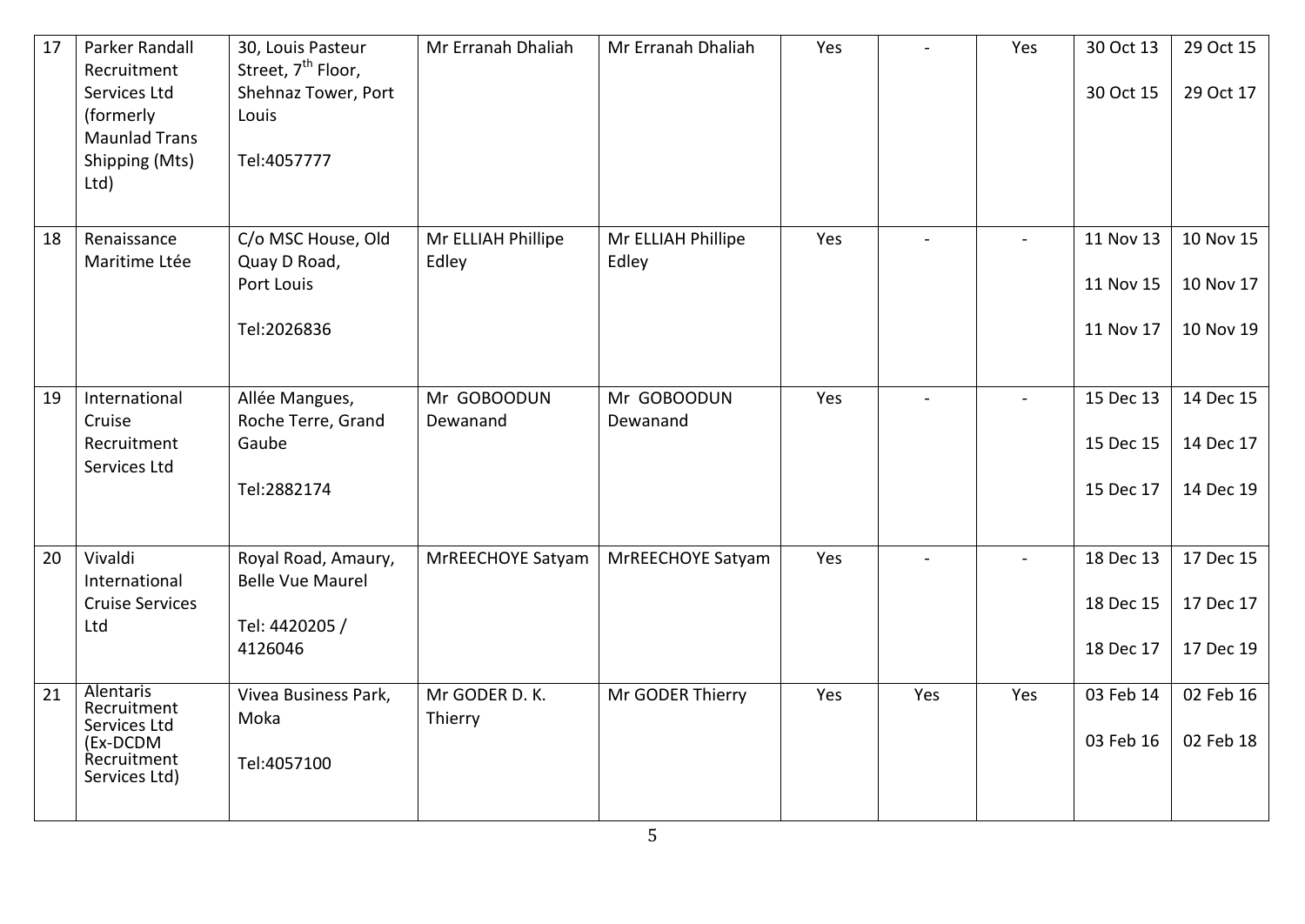| 22 | Oregon<br>Consulting Ltd                 | 175, Avenue John<br>Kennedy, Vacoas<br>Tel:6988512                                              | Mr HEERAMUN<br>Ashok                           | Mr HEERAMUN<br>Ashok                           |                | Yes |              | 24 Feb14<br>24 Feb 16               | 23 Feb 16<br>23 Feb 18             |
|----|------------------------------------------|-------------------------------------------------------------------------------------------------|------------------------------------------------|------------------------------------------------|----------------|-----|--------------|-------------------------------------|------------------------------------|
| 23 | Mr Bhoojedhun<br>Vinay Kumar             | Royal Road, Opposite<br>Bel Azur Hotel, Trou<br>aux Biches<br>Tel:4284141                       | N/A                                            | Mr Bhoojedhun<br>Vinay Kumar                   | $\blacksquare$ |     | Yes          | 20 Mar 14<br>20 Mar 16              | 19 Mar 16<br>19 Mar 18             |
| 24 | M Joomratty Law<br>Group                 | 6 <sup>th</sup> Floor, Max Tower,<br>33, Jummah Mosque<br>Street, Port Louis<br>Tel: 2174744/45 | Mr JOOMRATTY<br>Mohammud<br>Massood            | Ms Nasshrin<br>Joomratty                       | Yes            |     | $\mathbf{r}$ | 10 Apr 14<br>10 Apr 16              | 09 Apr 16<br>09 Apr 18             |
| 25 | My Web Limited                           | 53, Avenue de La<br>Canelle, Ebène City,<br>Ebène<br>Tel:4543635                                | Mr BATHFIELD<br>Michael Joseph<br><b>Bruno</b> | Mr BATHFIELD<br>Michael Joseph<br><b>Bruno</b> | $\overline{a}$ | Yes | $\mathbf{r}$ | 10 Apr 14<br>10 Apr 16              | 09 Apr 16<br>09 Apr 18             |
| 26 | Greenaco Ltd                             | 7th Floor, Hennessy<br>Court, Pope Hennessy<br>Street, Port Louis<br>Tel:4059111                | Mr DOOBAH Boopen                               | Mr DOOBAH Boopen                               | Yes            | Yes | Yes          | 25 Apr 14<br>25 Apr 16<br>25 Apr 18 | 24 Apr 16<br>24 Apr 18<br>24 Apr20 |
| 27 | Oumesh Viaggi<br>Shipping<br>Company Ltd | Kalidass Road, Roche<br>Terre                                                                   | Mr ARJOON Oumesh                               | Mr ARJOON Oumesh                               | Yes            |     | $\sim$       | 01 Jun 14<br>01 Jun 16              | 31 May 16<br>31 May 18             |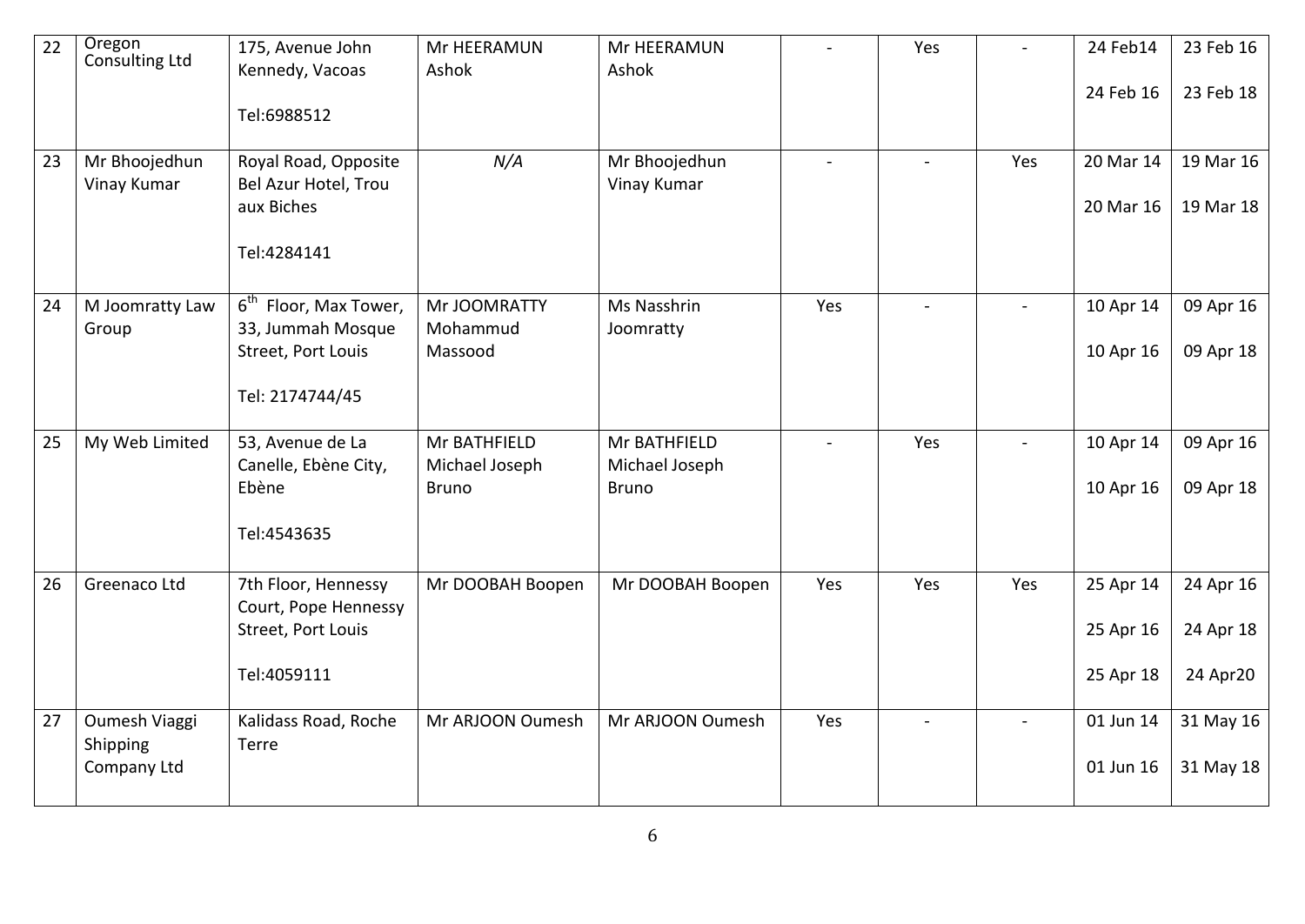| 28 | Sanjeev and<br>Sujata<br>Recruitment<br>Agency    | Temple Road, Rivière<br>du Rempart<br>Tel: 4125411                             | <b>MrRUGHOOBER</b><br>Sanjeev                              | <b>MrRUGHOOBER</b><br>Sanjeev       | Yes            |              |     | 11 Jul 14<br>11 Jul 16 | 10 Jul 16<br>10 Jul 18 |
|----|---------------------------------------------------|--------------------------------------------------------------------------------|------------------------------------------------------------|-------------------------------------|----------------|--------------|-----|------------------------|------------------------|
| 29 | <b>Best Recruit Co</b><br>Ltd                     | Suite 313,<br>Sterling House,<br>Port Louis                                    | Mr SUBRATTY Aboo<br><b>Bakar Siddick</b>                   | Mrs Zainah Subratty-<br>Rana        | $\mathbb{Z}^2$ | $\mathbf{r}$ | Yes | 12 Aug 14<br>12 Aug 16 | 11 Aug 16<br>11 Aug 18 |
| 30 | Profiler<br>Management Co<br>Ltd                  | ETL Zone 14,<br>Motorway M2,<br>Arsenal<br>Tel:2487661                         | Ms JOSEPH Kathy<br>Mr EASTON Fok Ghan<br>Yen Francoise     | Ms Kathy Azria<br>Joseph            |                | Yes          |     | 19 Aug 14<br>19 Aug 16 | 18 Aug 16<br>18 Aug 18 |
| 31 | <b>HMV Supplies Ltd</b>                           | 47A, Cnr Sun Yat Sen<br>& Sir Virgil Naz<br>Streets, Port Louis<br>Tel:2128274 | Mrs Sameea Hossein<br>Vawda<br>Mr VAWDA Hossein<br>Mohamed | Mr H. Mohamed<br>Vawda              | Yes            | Yes          | Yes | 11 Sep 14<br>11 Sep 16 | 10 Sep 16<br>10 Sep 18 |
| 32 | Afri-Pro Talent<br><b>Resourcing Trust</b><br>Ltd | The Hive, Industrial<br>Road, St Pierre<br>Tel:4644851                         | Mr Maurice Edmond<br>Jacques Leon                          | <b>Mrs Severine</b><br>D'Unienville | Yes            | Yes          | Yes | 25 Sep 14<br>25 Sep 16 | 24 Sep 16<br>24 Sep 18 |
| 33 | Rose of Sharon<br>Co Ltd                          | 18, Royal Road, Grand<br>River North West, Port<br>Louis<br>Tel:4671890        | MrBARA Pamendra<br>Ramachandra                             | MrBARA Pamendra<br>Ramachandra      | Yes            | Yes          | Yes | 15 Dec 14<br>15 Dec 16 | 14 Dec 16<br>14 Dec 18 |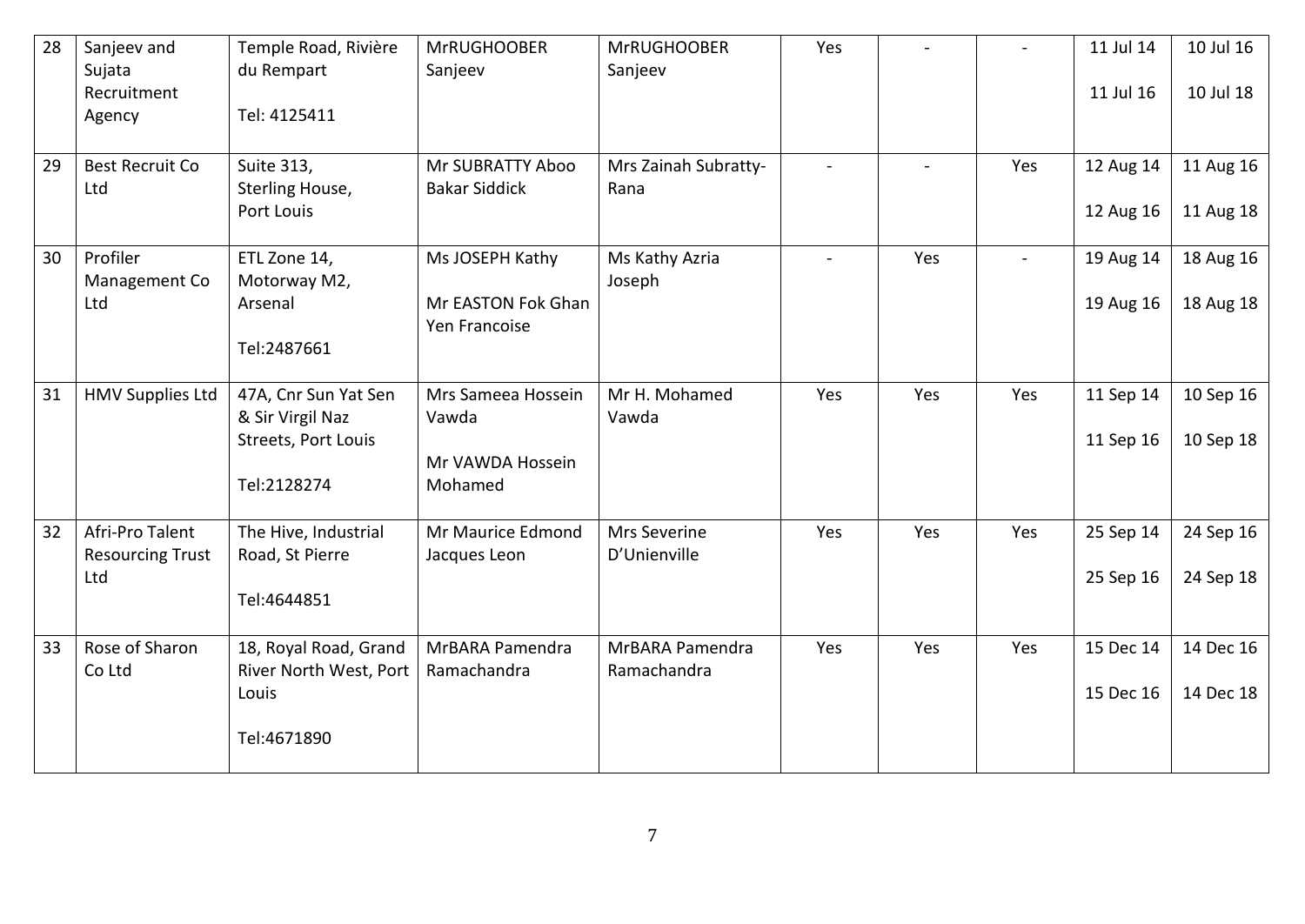| 34 | Onevaldus<br>Co Ltd                  | 7 <sup>ème</sup> Mile, Royal Road,<br>Triolet<br>Tel: 2610909                  | Mr CHINAPIEL<br>Govindah     | Mr CHINAPIEL<br>Govindah                                              | $\blacksquare$ | Yes | ÷.             | 01 Mar 13<br>01 Mar 15<br>01 Mar 17 | 28 Feb 15<br>28 Feb 17<br>28 Feb 19 |
|----|--------------------------------------|--------------------------------------------------------------------------------|------------------------------|-----------------------------------------------------------------------|----------------|-----|----------------|-------------------------------------|-------------------------------------|
| 35 | HR PRO Ltd                           | Office 210A, Ebène<br>Junction, Rue de la<br>Démocratie, Ebène<br>Tel: 4651495 | Mrs MOHAMED<br>Hacinna       | Mrs LEGRAND<br>Deborah                                                | Yes            |     | $\blacksquare$ | 10 Aug 15<br>10 Aug 17              | 09 Aug 17<br>09 Aug 19              |
| 36 | Ceridian<br>(Mauritius) Ltd          | Level 9, Cyber Tower<br>1, Cybercity, Ebène<br>Tel: 4544036                    | Mr MOONEEGAN<br>Canagasabhay | Mrs Ashwini<br><b>GUNPUTH SURNAM</b>                                  | $\overline{a}$ | Yes |                | 18 Aug 15<br>18 Aug 17              | 17 Aug 17<br>17 Aug 19              |
| 37 | Mr Dharam<br>Chand                   | <b>BK 209 - NHDC</b><br>Complex, Henrietta,<br>Vacoas<br>Tel:6841381           | N/A                          | Mr Dharam Chand                                                       | $\sim$         |     | Yes            | 01 Sep 15<br>01 Sep 17              | 31 Aug 17<br>31 Aug 19              |
| 38 | Creative<br>Manpower<br>Services Ltd | A.I.R Building, 31,<br>Royal Road, Eau<br>Coulée, Curepipe<br>Tel:6860102      | Mrs RAWOO Aisha<br>Bee       | Mrs RAWOO Aisha<br>Bee<br><b>Mrs DILMOHAMED</b><br>Bibi Arzinah Begum | Yes            | Yes | Yes            | 04 Sep 15<br>04 Sep 17              | 03 Sep 17<br>03 Sep 19              |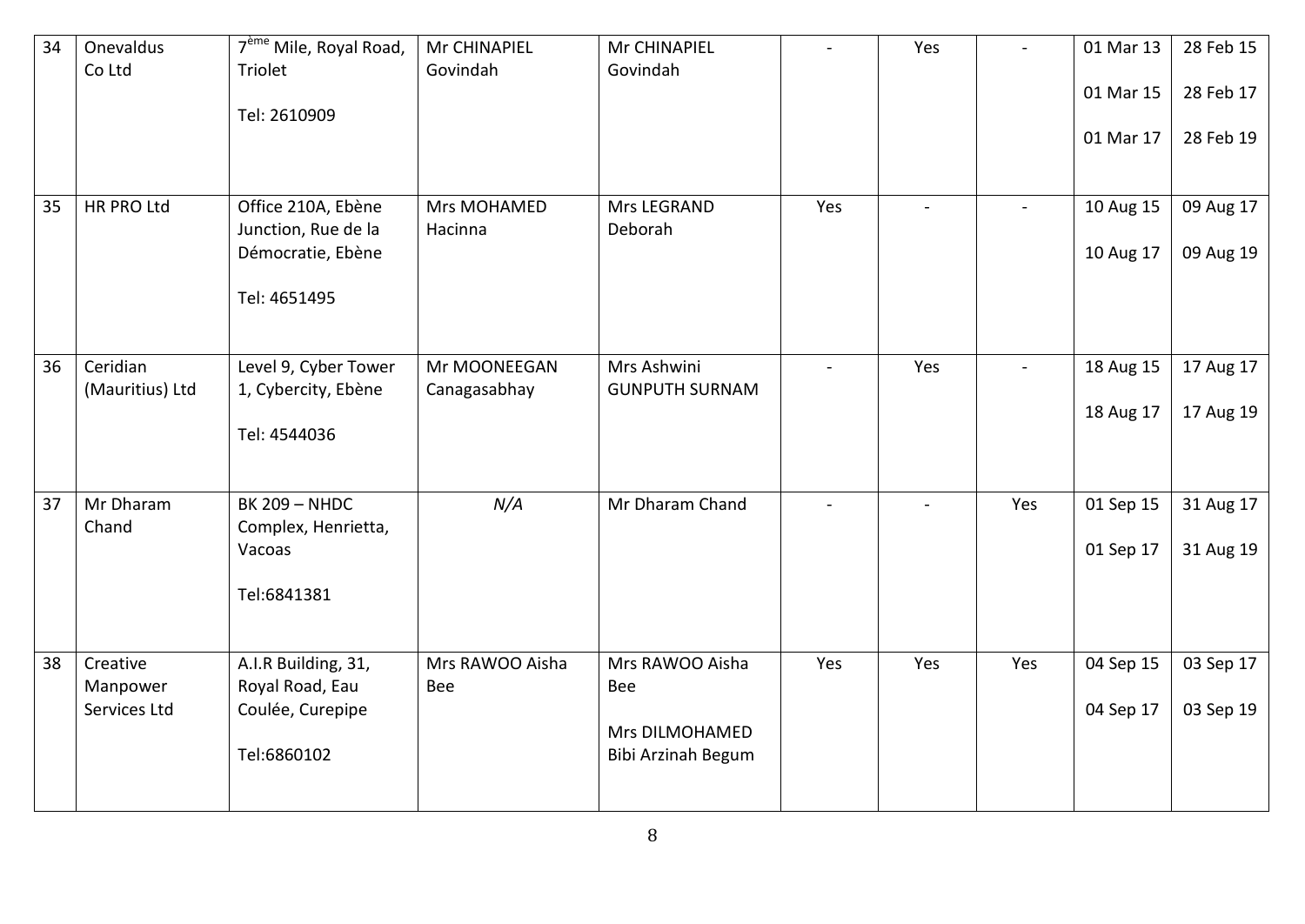| 39 | Young Heart &<br>Co. Ltd   | A110, The Junction<br>Business Hub,                                                  | Mr Krishna<br>Chendriah                 | Mrs Devi Chendriah                    | Yes<br>(amended     | Yes<br>(amended     | Yes          | 02 Oct 15 | 01 Oct 17 |
|----|----------------------------|--------------------------------------------------------------------------------------|-----------------------------------------|---------------------------------------|---------------------|---------------------|--------------|-----------|-----------|
|    |                            | Calebasses Road,<br>Calebasses, 1202-01                                              |                                         |                                       | as from<br>11/08/16 | as from<br>11/08/16 |              | 02 Oct 17 | 01 Oct 19 |
|    |                            | Tel:2456105                                                                          |                                         |                                       |                     |                     |              |           |           |
| 40 | Day-Click Ltd              | Unit No. 18, Centre<br>Commerciale La                                                | Mrs HARBEC-ATCHIA<br>Aline Marie Rita   | Mrs HARBEC-ATCHIA<br>Aline Marie Rita | Yes                 | Yes                 | $\mathbf{r}$ | 05 Oct 15 | 04 Oct 17 |
|    |                            | Source, Royal Road,<br>Flacq                                                         | Leonie Francine                         | Leonie Francine                       |                     |                     |              | 05 Oct 17 | 04 Oct 19 |
|    |                            | Tel:4138080                                                                          | <b>Mrs FRANCOISE</b><br>Marie Nora Anne | Mrs FRANCOISE<br>Marie Nora Anne      |                     |                     |              |           |           |
|    |                            |                                                                                      | Donnacienne                             | Donnacienne                           |                     |                     |              |           |           |
| 41 | Dreamfresh Fish<br>Co. Ltd | 20, Anderson James<br>Forrester Street,<br>Port Louis                                | Mr Hassen Noor<br>Muhammad              | Mr Hassen Noor<br>Muhammad            |                     |                     | Yes          | 09 Oct 15 | 08 Oct 17 |
|    |                            | Tel:2429858                                                                          |                                         |                                       |                     |                     |              |           |           |
| 42 | Ceridian<br>(Mauritius)    | 1 <sup>st</sup> Floor, Orbis Court,<br>St Jean Road, Quatre                          | Mr MOONEEGAN<br>Canagasabhay            | Mr MUDAY Owen                         | $\sim$              | Yes                 | $\mathbf{r}$ | 12 Oct 15 | 11 Oct 17 |
|    | Learning Centre<br>Ltd     | <b>Bornes</b>                                                                        |                                         |                                       |                     |                     |              | 12 Oct 17 | 11 Oct 19 |
|    |                            | Tel:4544314                                                                          |                                         |                                       |                     |                     |              |           |           |
| 43 | Job Finders Ltd            | 2 <sup>nd</sup> Floor, Arc Building,<br>Cnr SSR& Sir William<br>Newton Streets, Port | Mr Ishwurduth<br>Beessessur             | Mr Ishwurduth<br>Beessessur           |                     | Yes                 |              | 09 Nov 15 | 08 Nov 17 |
|    |                            | Louis                                                                                |                                         | Mrs Kamini Curpen                     |                     |                     |              |           |           |
|    |                            | Tel:2123643                                                                          |                                         |                                       |                     |                     |              |           |           |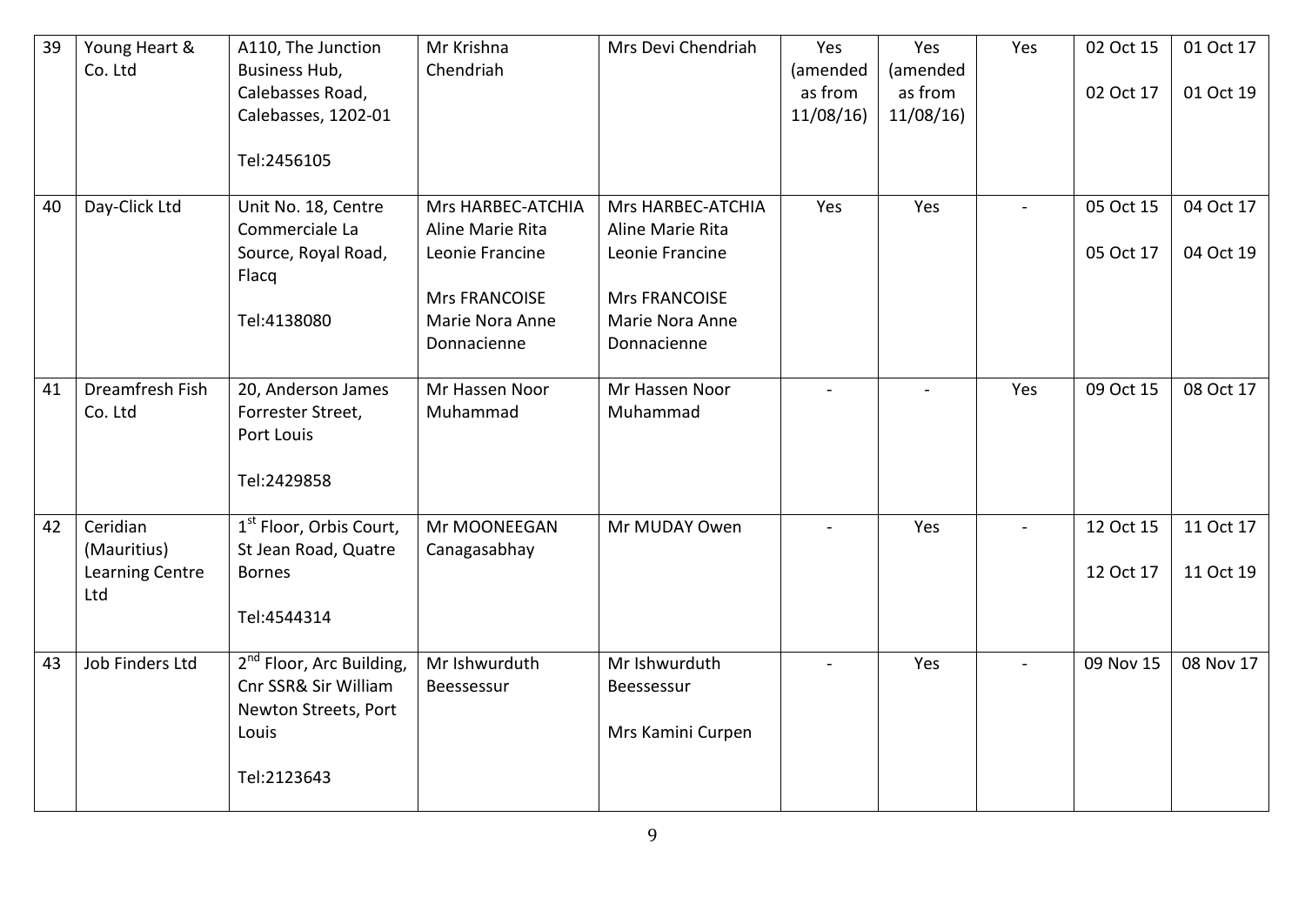| 44 | Ahana<br><b>International Ltd</b>               | 14A, Sir Celicourt<br>Antelme Street,<br>Rose Hill                                           | Mr Aditya SINGH                                                                                     | Mr Aditya SINGH                                                        | Yes          | Yes          | Yes | 14 Dec 15<br>14 Dec 17 | 13 Dec 17<br>13 Dec 19 |
|----|-------------------------------------------------|----------------------------------------------------------------------------------------------|-----------------------------------------------------------------------------------------------------|------------------------------------------------------------------------|--------------|--------------|-----|------------------------|------------------------|
| 45 | Global Manpower<br>Ltd                          | 7 <sup>th</sup> Floor, Hennessy<br>Court, Pope Hennessy<br>Street, Port Louis<br>Tel:2132835 | Mr Budulla Khalil                                                                                   | Mr Budulla Khalil                                                      | Yes          | Yes          | Yes | 14 Dec 15              | 13 Dec 17              |
| 46 | Jobtrack Ltd                                    | 4 <sup>th</sup> Floor, Jemmapes<br>Building,<br>17, Jemmapes Street,<br>Port Louis           | Padaruth Divya<br>Prakash<br>Mr Budulla Khalil<br>Mr Gungabissoon<br>Ozagheer<br>Mr Moideen Busheer | Mr Moideen Busheer                                                     | $\mathbf{r}$ | $\mathbf{r}$ | Yes | 15 Dec 15              | 14 Dec 17              |
| 47 | <b>Anders Services</b><br>Ltd                   | Henri Koenig Street,<br>Curepipe<br>Tel:6745575                                              | Mr Ajay<br><b>BHOWANEEDIN</b>                                                                       | Mr Ajay<br><b>BHOWANEEDIN</b><br>Mr Hans Khemraj<br><b>BHOWANEEDIN</b> | Yes          | Yes          | Yes | 25 Jan 16<br>25 Jan 18 | 24 Jan 18<br>24 Jan 20 |
| 48 | <b>Mauritius</b><br>Shipping<br>Corporation Ltd | Nova Building 2,<br>Military Road, Port<br>Louis<br>Tel:2172285                              | Mr R.Ronoowah                                                                                       | Mr<br>R.Ronoowah                                                       | Yes          | Yes          | Yes | 15 Feb 16              | 14 Feb 18              |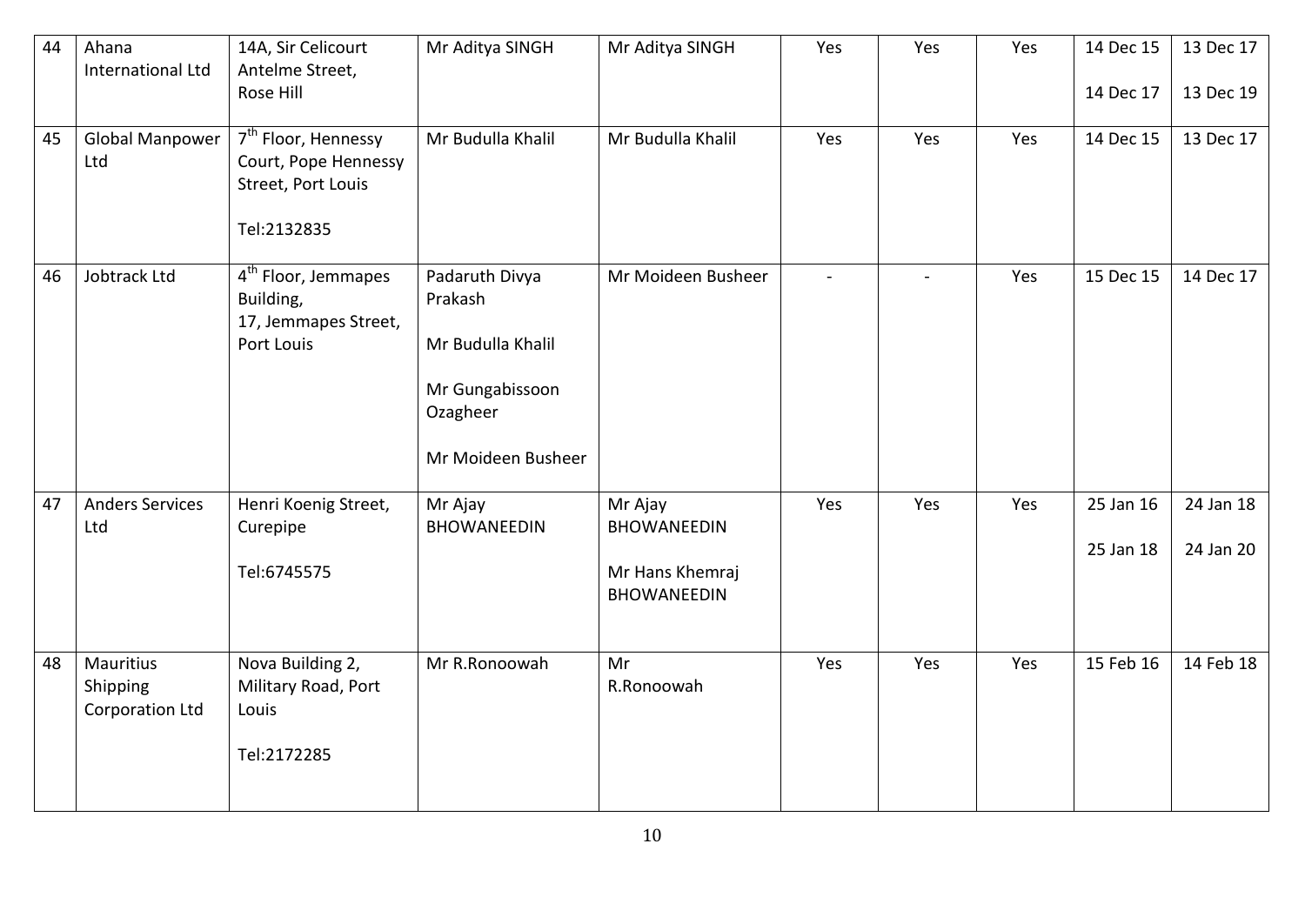| 49 | Mr Ahmad<br><b>Siddick NAUZEER</b>                | Corner Camp<br>Fouquereaux Branch<br>Road and Royal Road,<br>Castel, Phoenix<br>Tel:57973162 | N/A                | Mr Ahmad Siddick<br><b>NAUZEER</b> |                |              | Yes          | 21 Mar 16<br>21 Mar 18 | 20 Mar 18<br>20 Mar 20 |
|----|---------------------------------------------------|----------------------------------------------------------------------------------------------|--------------------|------------------------------------|----------------|--------------|--------------|------------------------|------------------------|
| 50 | Tuna Tex Ltd                                      | 107, Ebène Junction,<br>Ebène<br>Tel:4546127                                                 | Miss K.Veeramootoo | Miss K.Veeramootoo                 | $\overline{a}$ | $\mathbf{r}$ | Yes          | 04 May 16              | 03 May 18              |
| 51 | Ireland Blyth Ltd                                 | 8, Dr Ferrière St, Port<br>Louis<br>Tel: 4055641                                             | Mr V.Tuyau         | Mr V.Tuyau                         | Yes            | Yes          | Yes          | 17 May 16              | 16 May 18              |
| 52 | Career and<br>Recruitment<br><b>Solutions Ltd</b> | <b>Medine Education</b><br>Village, Royal Road,<br>Pierrefonds<br>Tel:4721816                | Mr Benoit Adolphe  | Mr Benoit Adolphe                  | $\sim$         | Yes          | $\mathbf{r}$ | 23 May 16              | 22 May 18              |
| 53 | Pride Valley Ltd                                  | Ramsoondar Lane,<br>Solferino, Vacoas                                                        | Mr O.Jalim         | Mr O.Jalim                         | Yes            | Yes          | Yes          | 19 May 16              | 18 May 18              |
| 54 | Websun<br>Management &<br>Consultant Ltd          | 92, St Jean Street,<br><b>Quatre Bornes</b><br>Tel:4646918                                   | Mr O.Raghoo        | Mr O.Raghoo                        | Yes            | Yes          | Yes          | 25 May 16              | 24 May 18              |
| 55 | <b>NAV Recruitment</b><br>Ltd                     | La Mairie Road, Eau<br>Coulée, Curepipe                                                      | Mr Deoraj Chummun  | Mr Deoraj Chummun                  | Yes            |              | Yes          | 01 June 16             | 31 May 18              |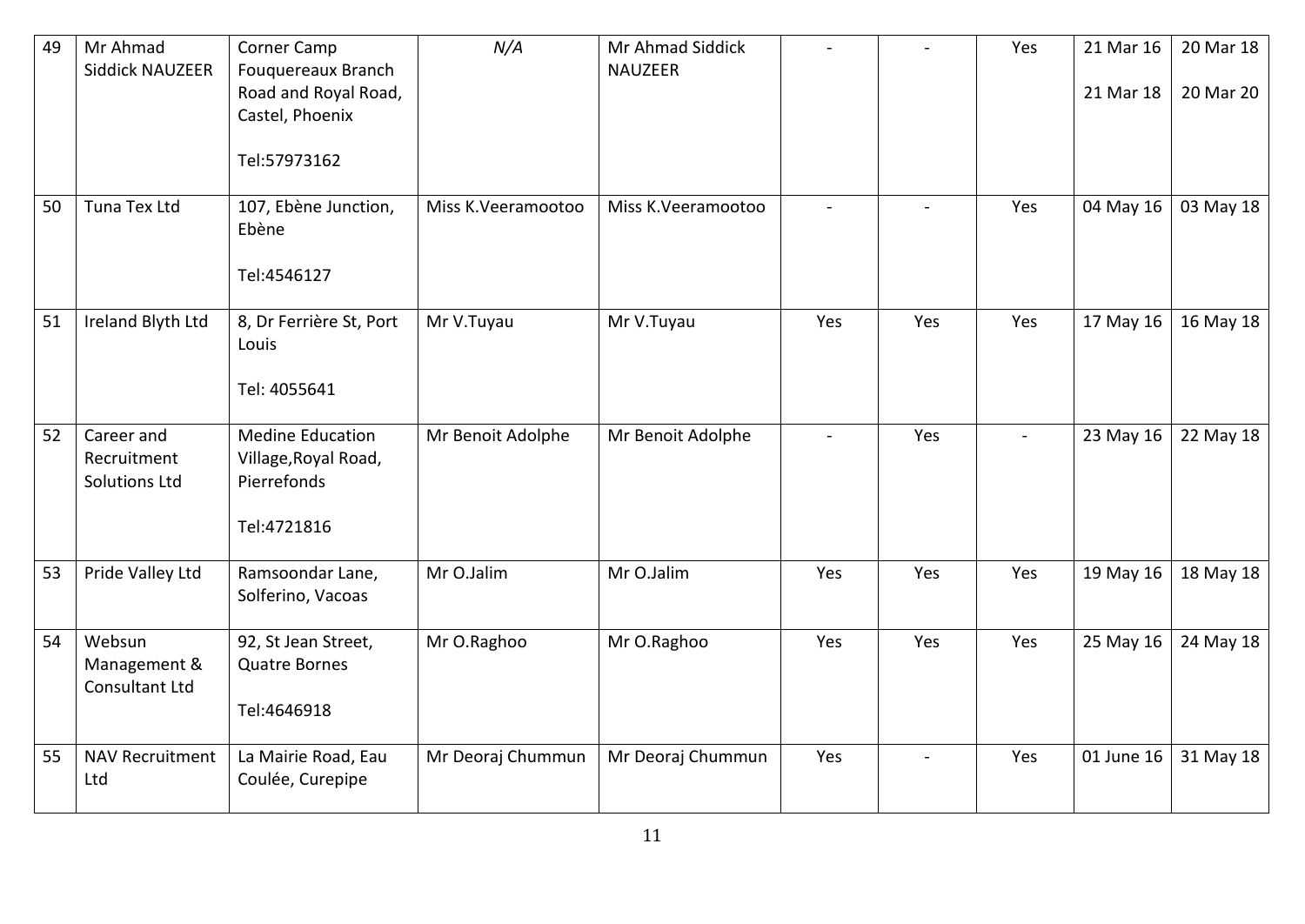| 56 | Talent Lab Ltd                                         | Suite 311, 3rd Floor,<br>NG Tower, Ebène,<br>Cybercity<br>Tel:4681541      | Mrs Adilla Diouman<br>Mosafeer | Mrs Adilla Diouman<br>Mosafeer |     | Yes |                | 06 Jun 16 | 05 Jun 18 |
|----|--------------------------------------------------------|----------------------------------------------------------------------------|--------------------------------|--------------------------------|-----|-----|----------------|-----------|-----------|
| 57 | Queens Fashion<br>Co Ltd                               | Paul et Virginie Street,<br>Vallée des Prêtres,<br>Port Louis              | P.Sornum Palanee               | P.Sornum Palanee               | Yes | Yes | Yes            | 06 Jun 16 | 05 Jun 18 |
| 58 | Amaris<br>Technologies Ltd                             | 124, St Jean Road,<br>72249, Quatre Bornes                                 | Mrs MAUCET Christel            | Mrs MAUCET Christel            |     | Yes |                | 17 Jun 16 | 16 Jun 18 |
| 59 | <b>Business</b><br>Management<br><b>Excellency Ltd</b> | Royal Road, Bel Air<br>Rivière Sèche<br>Tel:4193403                        | Mrs Bhangroop<br>Taramatee     | Mrs Bhangroop<br>Taramatee     |     | Yes | $\blacksquare$ | 29 Jun 16 | 28 Jun 18 |
| 60 | Mr MATTAROOA<br>Satish                                 | Bonair Industrial Zone,<br>Bonair Road, Triolet                            | N/A                            | Mr MATTAROOA<br>Satish         | Yes | Yes | Yes            | 08 Jul 16 | 07 Jul 18 |
| 61 | Julien Raze<br><b>Consulting Ltd</b>                   | Regus Medine Mews,<br>Office 501, 5th Floor,<br>La Chaussée, Port<br>Louis | Mr RAZE Julien                 | Mr RAZE Julien                 | Yes | Yes | Yes            | 21 Jul 16 | 20 Jul 18 |
| 62 | Temetize Ltd                                           | 4A, La Coste Lane,<br><b>Quatre Bornes</b>                                 | Mr RAMSAMY<br>Nessen Devaraj   | Mr RAMSAMY<br>Nessen Devaraj   |     | Yes |                | 13 Oct 16 | 12 Oct 18 |
| 63 | Think<br><b>Recruitment Ltd</b>                        | 22, Buswell Avenue,<br><b>Quatre Bornes</b>                                | Mr LOCKEE Anil                 | Mr LOCKEE Anil                 | Yes | Yes |                | 01 Nov 16 | 31 Oct 18 |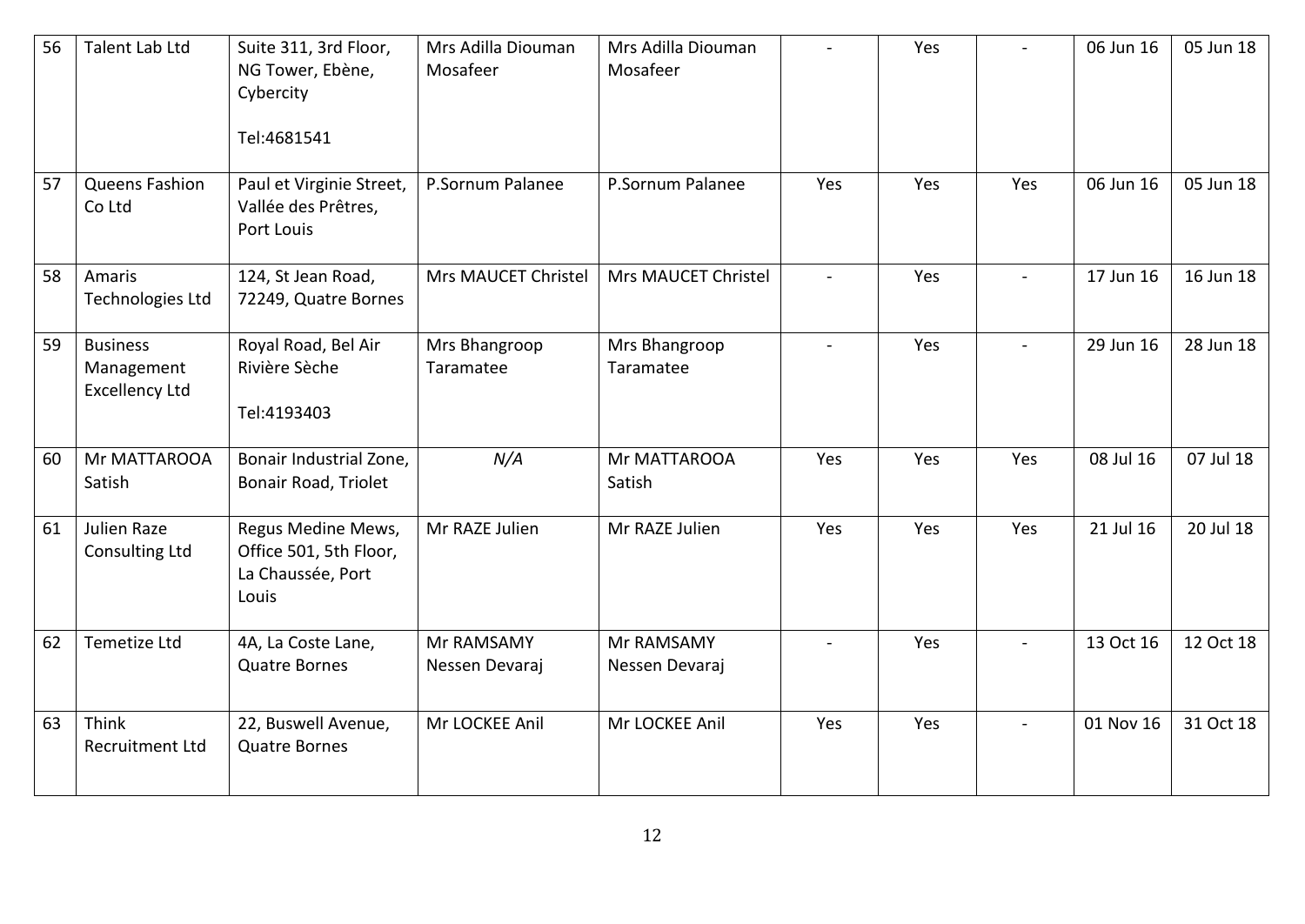| 64 | Mr BUNDHOO<br>Devanand                            | Royal Rd, Mission<br>Cross Road, Bon<br>Accueil<br>Tel:4180821                                    | N/A                                                                     | Mr BUNDHOO<br>Devanand                            | Yes | Yes |                | 14 Nov 16 | 13 Nov 18 |
|----|---------------------------------------------------|---------------------------------------------------------------------------------------------------|-------------------------------------------------------------------------|---------------------------------------------------|-----|-----|----------------|-----------|-----------|
| 65 | M.S.Success<br>International Ltd                  | 315, Morc Jhuboo,<br><b>Trou aux Biches</b><br>Tel: 2657387                                       | Mrs KHA Beebee<br>Saherah                                               | Mrs KHA Beebee<br>Saherah                         | Yes | Yes | Yes            | 12 Jan 17 | 11 Jan 19 |
| 66 | Abax Corporate<br>Administrators<br>Ltd           | 6th Floor, Tower A, 1<br>Cybercity, Ebène<br>Tel: 4036000                                         | Mr ARLOVE Jean<br>Maurice Richard<br>Mr DE LA HOGUE<br>François Laurent | Mrs D'AUTRICHE<br>Annielle                        | Yes | Yes | $\overline{a}$ | 21 Jul 17 | 20 Jul 19 |
| 67 | <b>Business</b><br>Solutions<br>Professionals Ltd | 8C, Sir Virgil Naz<br>Street, Port Louis<br>Tel: 4054160                                          | Mr MATHURA Sham                                                         | Mr MATHURA Sham<br>Mrs SYLVA Marjorie<br>Jennifer |     | Yes |                | 16 Oct 17 | 15 Oct 19 |
| 68 | G.B and<br><b>Associates Ltd</b>                  | C-09, Ebène Junction<br><b>Business Centre, Rue</b><br>de la Démocratie,<br>Ebène<br>Tel: 4543182 | Mrs GODERE Sylvette                                                     | Mrs GODERE Sylvette                               | Yes | Yes |                | 06 Nov 17 | 05 Nov 19 |
| 69 | Prospects<br>Recruitment<br>Limited               | 9 <sup>th</sup> Floor, Ebène<br>Tower, 52, Cybercity,<br>Ebène                                    | <b>Mrs DHAMI</b><br>Geetanjali Renga                                    | <b>Mrs DHAMI</b><br>Geetanjali Renga              |     | Yes |                | 08 Dec 17 | 07 Dec 19 |